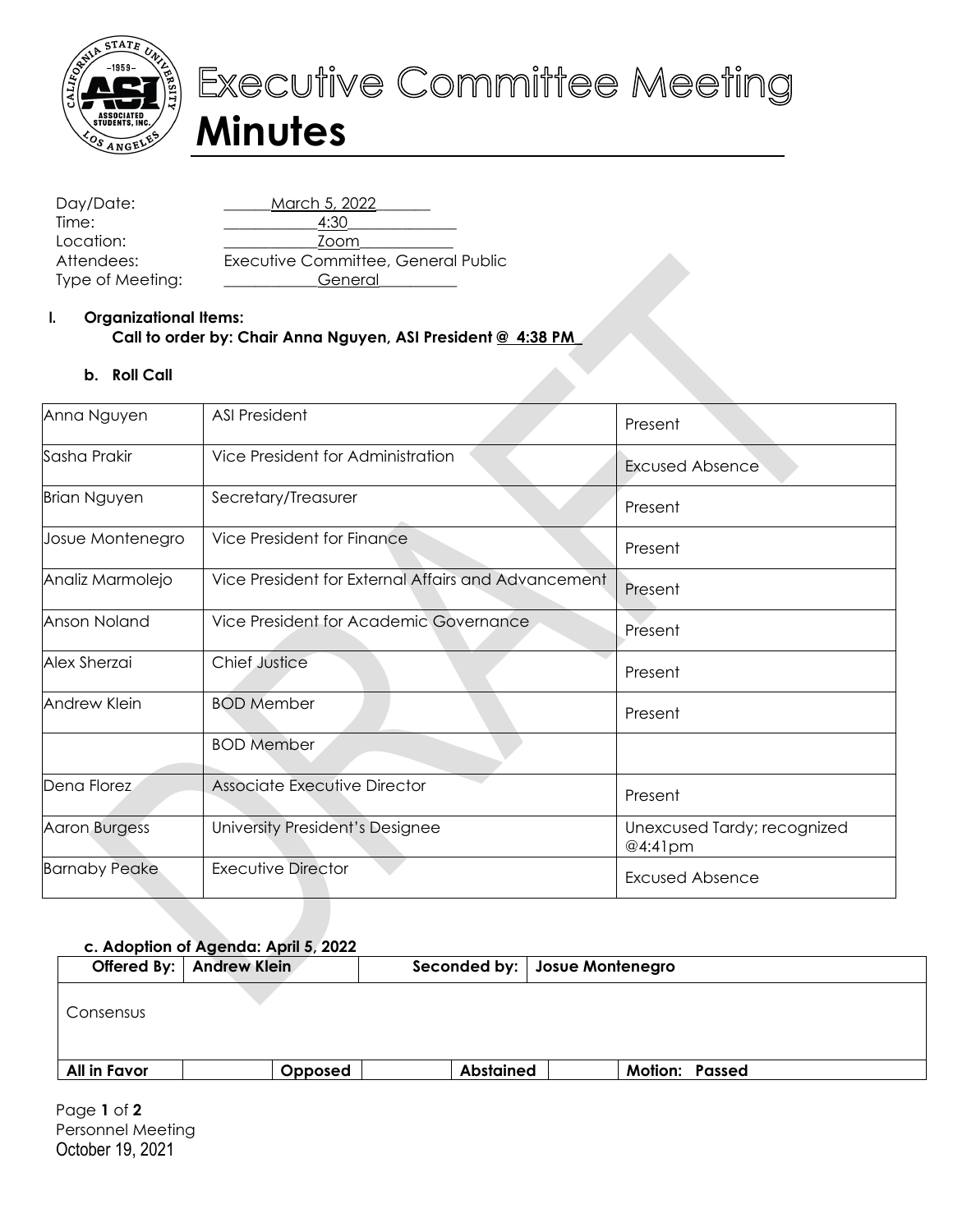#### **d. Approval of Minutes: March 15, 2022**

|              | Offered By:   Andrew Klein | Seconded by:   Brian Nguyen |                       |  |
|--------------|----------------------------|-----------------------------|-----------------------|--|
| Consensus    |                            |                             |                       |  |
| All in Favor | Opposed                    | <b>Abstained</b>            | <b>Motion: Passed</b> |  |

#### **II. Public Forum**

**a.** This time is allotted to members of the public to address the board regarding items not included on the meeting agenda.

#### **III. Informational Items**

**a.** CSU compliance audit update – Dena

- began compliance audit with Chancellor's Office, happens every 5 years, Jesse Santos (our auditor), been meeting with him since Monday, looking at policies, procedures, how we do certain things, meeting with University Auditor, Tanya, what they want to see, what we are doing, uploaded things to SharePoint, things they requested and we done all that, audit for as long as 7-8 weeks, all till May

### **IV. Action Items**

**a.** Appointment of Josue to Student Policy Committee (as graduate student rep)

## **V. Discussion Items**

**a.** Teambuilding ideas to bring ASI student leaders together

- concerns that they feel excluded and out of place, expected since there have been a lot of changes, lots of new people, transitioning back, etc... feel as if they must work independently, requested team activities, such as retreat, lunch activities, google doc or form to choose the best date for everyone to meet up and be free, Thursdays at 3:15 pm tentative, would work for most ASI members since they would have BOD, Tuesdays or Thursdays would work, instead of saying "training," we should have a leadership speaker or mental health awareness speaker along with food. Eddie Fest is moved to May  $7<sup>th</sup>$ , Grad Chella May 4<sup>th</sup>, CSI is having pets on campus, May 3<sup>rd</sup>, Destress Event, if our college reps should collab with them on that date, idea of speaker is great because they can take it with them, small groups in rooms with food, we have bean bags, resources to use to make a get-together, additionally, have ice-breakers with groups who rarely work together (senators to commissioners for example), make efforts to talk to people you rarely don't talk to

**b.** Transition Folders Reminder – Follow Up with Direct Reports

- Reminder that Transition Folders are due soon, email sent out with target dates, this is a big job, blueprint that you are providing to your successor, to have them continue events that you want to

**c.** End of year Banquet Program and Proposed Dates – May 13 or May 20

- have fun events and awards, in-person event, May 13 Friday before Finals, May 20 is Friday of Finals Week, 13<sup>th</sup> would be a nice way to start Finals, send out doodle poll, gauge interest and date

**d.** 75th Anniversary time capsule – how to gather feedback from students

- send out survey by tabling, while during elections as well, can we do a mass email to get student input

- **e.** Addressing Student Needs program need to get survey Reponses (elections tables) and propose date/time **-** tabling, aiming for Late April (4.21) or Early May (5.5), going to be virtual, should be good turnout, link for the survey is live, a few responses so far, presented to Academic Senate, share in class, but tabling would be a good option, the time will be around
	- BOD that way all ASI members can attend

#### **VI. Reports**

**a.** Anna Nguyen

- catching up with everyone, making sure all direct reports are set to go for the end of the year, program proposals, event details, making sure they have all the support they need, keeping up with concerns that want to be presented to BOD, meeting with Octavio Friday, communicate any concerns, working towards the end of the year, bit of trouble with people displeased with the org, settle soon

**b.** Anson Noland

- Focused on getting the survey out, spoke with academic senate, working on dates with the senators to table, as well as tabling with the iPads for election

**c.** Josue Montenegro

- having 1 on 1s, transition folder, meet with Vice chair to ensure sub funding workshops are still happening, must do workshop to be recognized and eligible to receive funding

**d.** Analiz Marmolejo

Page **2** of **3** Personnel Meeting October 19, 2021